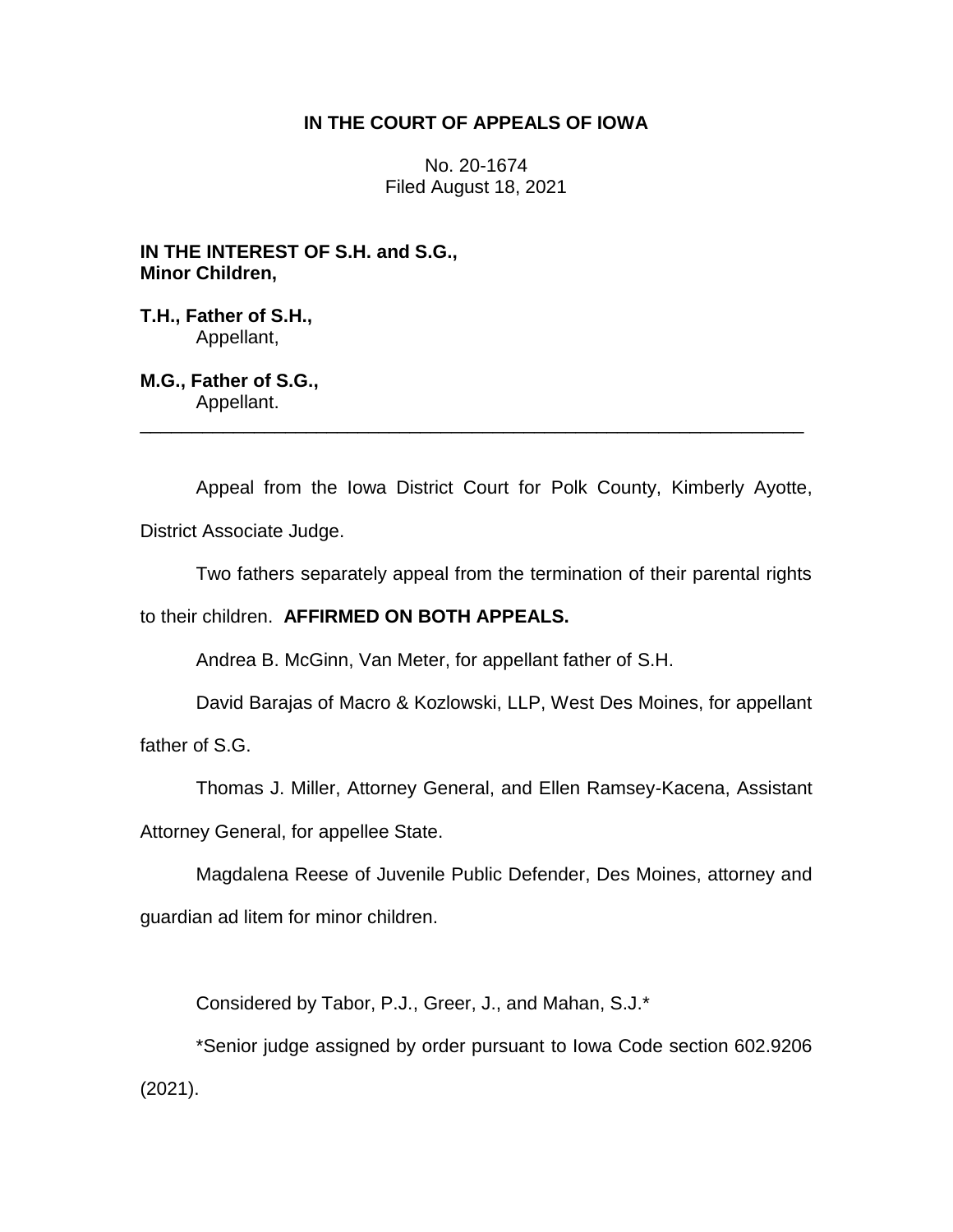## **MAHAN, Senior Judge.**

 $\overline{a}$ 

Two fathers separately appeal from the termination of their parental rights to their children, S.H., born in 2016, and S.G., born in 2018. 1 The father of S.H. claims termination was not in his child's best interests and the juvenile court erred by not placing the child in a guardianship with the paternal grandmother. The father of S.G. contends termination was not in his child's best interests and the State failed to prove the grounds for termination cited by the juvenile court. We affirm on both appeals.

#### *I***.** *Background Facts and Proceedings*

This family came to attention of the department of human services in April 2018, when S.G. tested positive for THC at birth. In May, the mother moved to Minnesota with the children, and the department ended its involvement. Shortly thereafter, unbeknownst to the department, the mother and children returned to Iowa. In August, Iowa law enforcement arrested the mother, who was a convicted sex offender in Minnesota, for violating sex offender registration requirements. The department became involved with the family again, and the mother provided a drug screen that was positive for methamphetamine and cocaine. S.G.'s father was incarcerated on a drug trafficking conviction. S.H.'s father lived in Minnesota, had a criminal history for domestic-assault and drug-related crimes, and had an active warrant for domestic assault. The children were adjudicated in need of assistance and removed from the mother's care.

<sup>&</sup>lt;sup>1</sup> The mother filed an appeal and a voluntary dismissal; her appeal was dismissed.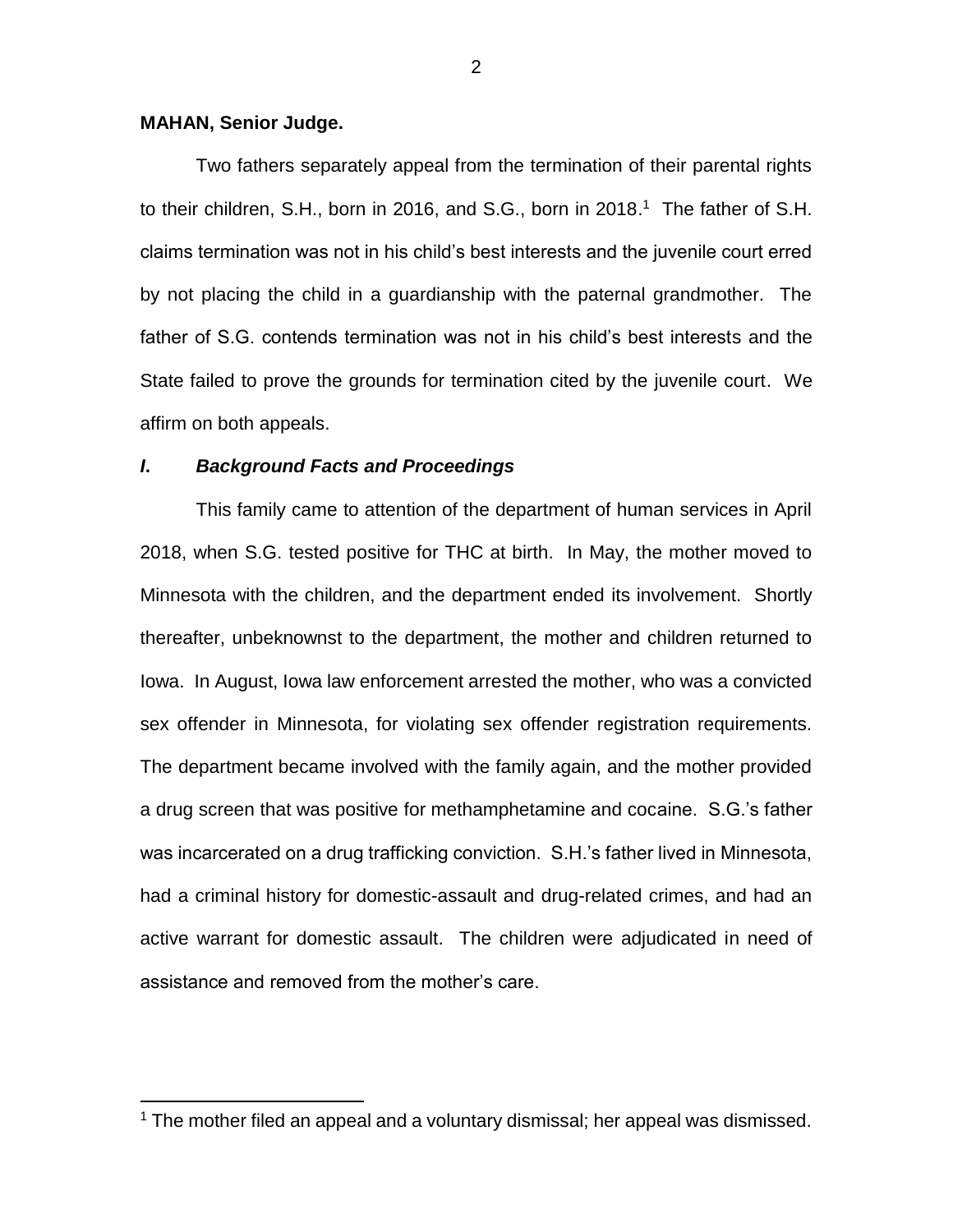The children were initially placed with S.G.'s half-sibling under department supervision, but that placement was modified in March 2019, upon the department learning the mother was taking S.H. to Minnesota with S.H.'s father, in violation of a no-contact order and a court order authorizing only supervised visitation for the parents. At that time, the Minnesota department had an open assessment relating to S.H.'s father and another child, due to reports that he was using heroin and living in his car with that child. The children were placed in separate foster homes.

The court entered a permanency order in September 2019, noting progress by the children's fathers. S.G.'s father was out of prison, engaged in visitation, had transitioned from a halfway house to his own home, and had provided "clean" drug screens for the department and his probation officer. S.H.'s father was out of prison, engaged in therapy, and "report[ed a] sobriety date [of] March 2019." The mother and S.H.'s father requested the children be placed with S.H.'s paternal grandmother, but the department had not approved that placement due to "erratic behaviors" by the paternal grandmother and her failure to complete a drug screen. $^2$ The court granted the parents a six-month extension to continue to work toward reunification.

In a December 2019 permanency review order, the court noted the grandmother had "not provided a drug screen as requested," "her behavior [wa]s erratic and defensive," and the court could not "assure her cooperation or protective capacity based on her actions." The court further noted S.H.'s father

 $\overline{a}$ 

 $2$  In October 2019, the guardian ad litem visited the paternal grandmother's home in Minnesota. The guardian ad litem recommended placement of S.H. with the paternal grandmother "subject to" the grandmother providing "a negative drug screen."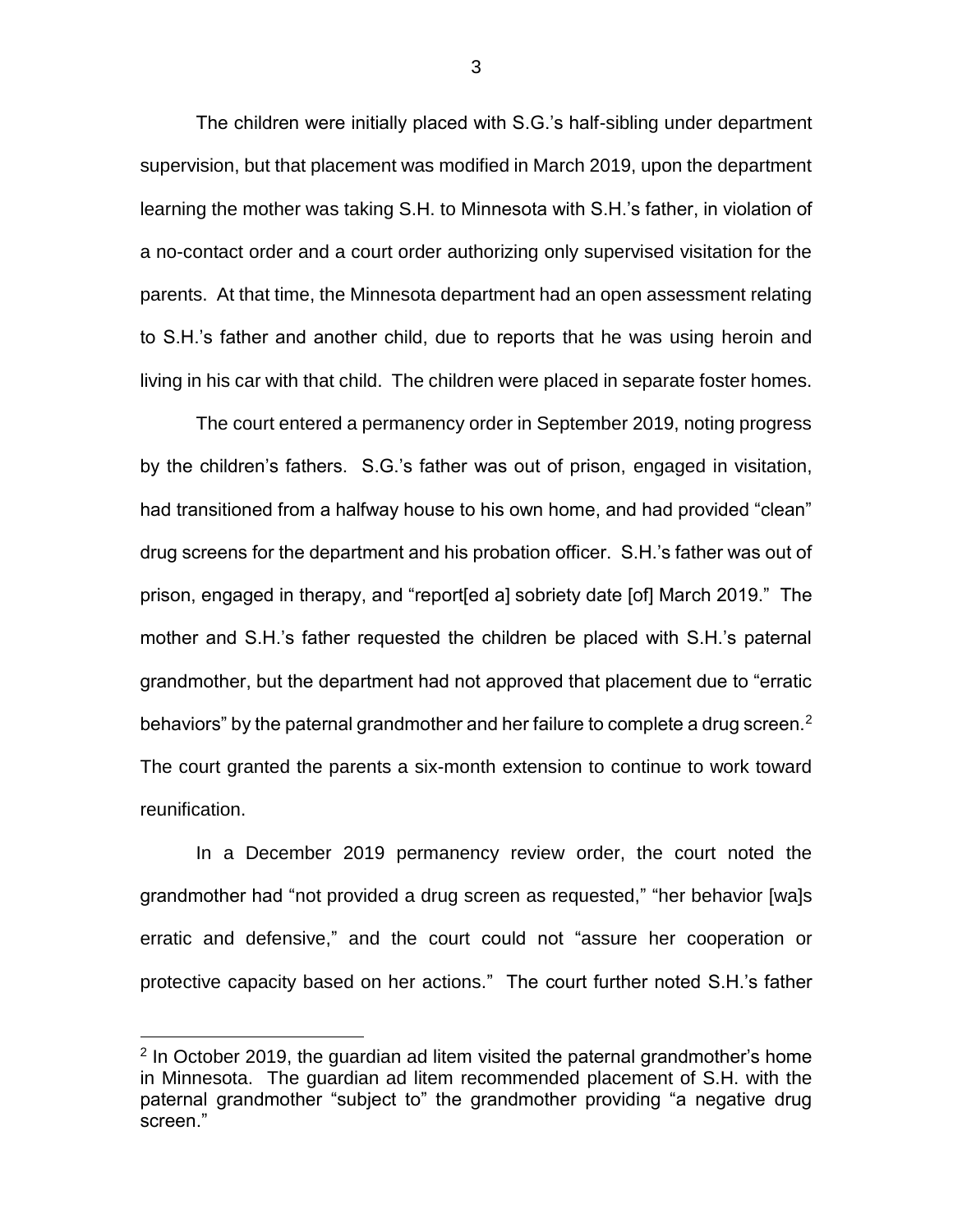had "relapsed on heroin since the last hearing" and was "not providing drug screens as requested." The court instructed the department to "develop an appropriate concurrent plan" for S.H. However, S.G.'s father "continue[d] to be engaged fully in visits and services." The court ordered S.G.'s father's visitation to "increase and [the] parties [to] develop an appropriate transition plan." The goal remained reunification for both children.

Unfortunately, gains toward stability by S.G.'s father were short-lived. In January 2021, he relapsed on marijuana and cocaine. He continued to miss drug screens the next several months, and his fiancé also failed to provide a drug screen. The court's March 2021 permanency review order noted concern "that he chose to use knowing that he was working towards reunification" and stated he "is minimizing the impact of his cocaine usage and his substance abuse history." The court ordered his visits be reverted to fully supervised. The court noted S.H.'s father's "situation has also worsened since the extension was granted." In addition to relapsing on heroin, S.H.'s father "ha[d] continued to use," his substance-abuse evaluation recommended inpatient treatment, and he was "not consistent" with his visits with S.H. The court directed the State to initiate termination proceedings.

The termination hearing took place over three days in September and October 2020. On October 7, after receiving evidence of a clean drug screen by the paternal grandmother, the court ordered that S.H. be placed in a foster care placement with the paternal grandmother, under department supervision. The record before the juvenile court indicated the children had been removed since August 2018, and visits with the parents were fully supervised. The department caseworker noted the parents had acknowledged recent relapses and failed to

4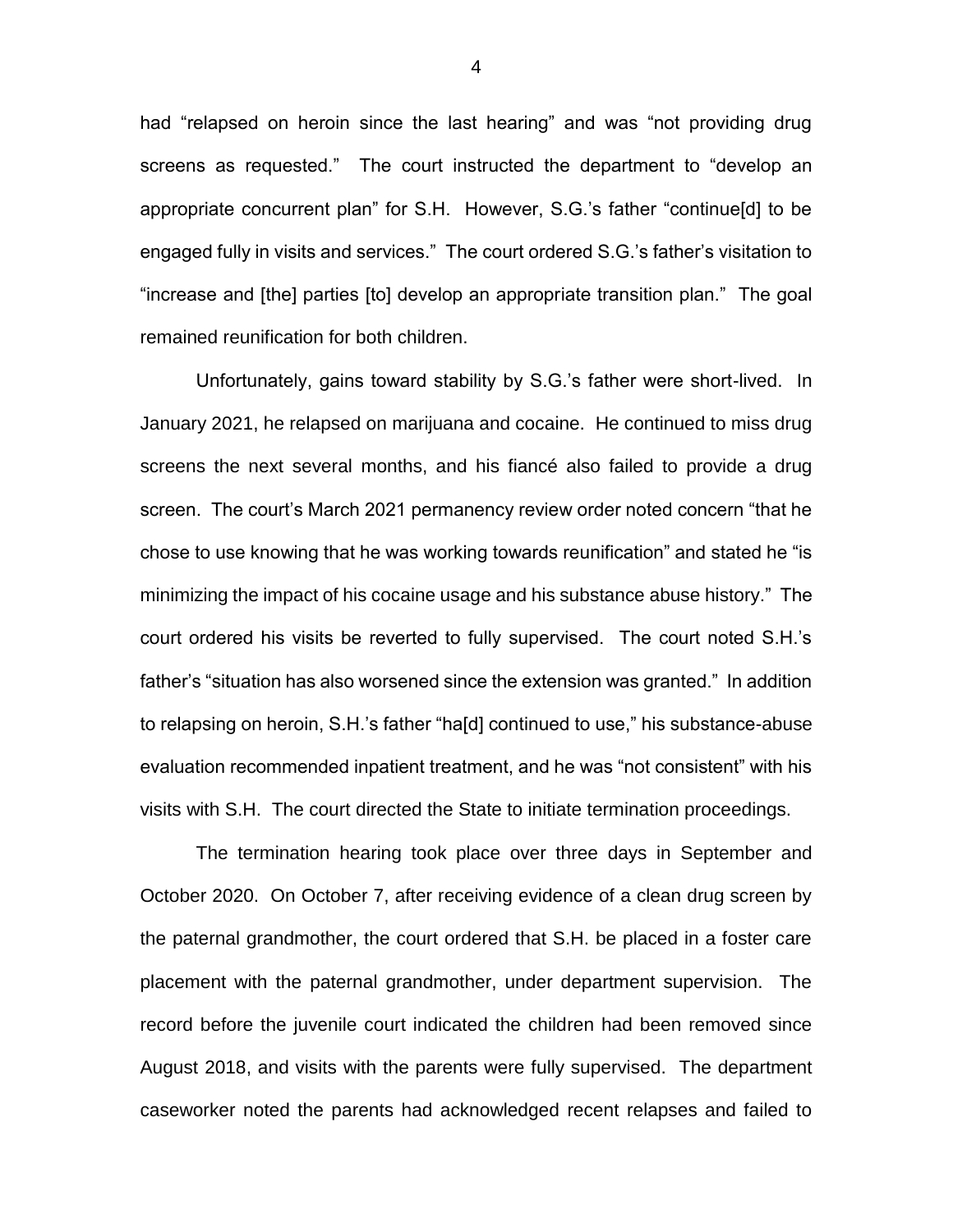provide consistent drug screens. In light of these and other concerns, the department and the guardian ad litem recommended termination of parental rights as to both children.

In December 2020, the court entered an order terminating the parental rights as to both children. Specifically, the court ordered termination of S.H.'s father's parental rights pursuant to Iowa Code section 232.116(1)(b), (e), and (f) (2020), and S.G.'s father's parental rights pursuant to section 232.116(1)(h). The fathers separately appeal.

## *II***.** *Standard of Review*

Appellate review of termination-of-parental-rights proceedings is de novo. *In re L*.*T*., 924 N.W.2d 521, 526 (Iowa 2019). Our primary consideration is the best interests of the children, *In re J*.*E*., 723 N.W.2d 793, 798 (Iowa 2006), the defining elements of which are the children's safety and need for a permanent home. *In re H*.*S*., 805 N.W.2d 737, 748 (Iowa 2011).

#### *III***.** *Discussion*

On appeal, S.H.'s father claims termination was not in his child's best interests and the juvenile court erred by not placing the child in a guardianship with the paternal grandmother. The father of S.G. contends termination was not in his child's best interests and the State failed to prove the grounds for termination cited by the juvenile court. We address these arguments in turn.

## *A. S.H.'s Father's Appeal*

As the juvenile court observed, S.H.'s father was unsuccessfully discharged from inpatient treatment in early September 2020 "due to relapsing in treatment." And, at the termination hearing, the father acknowledged he had provided a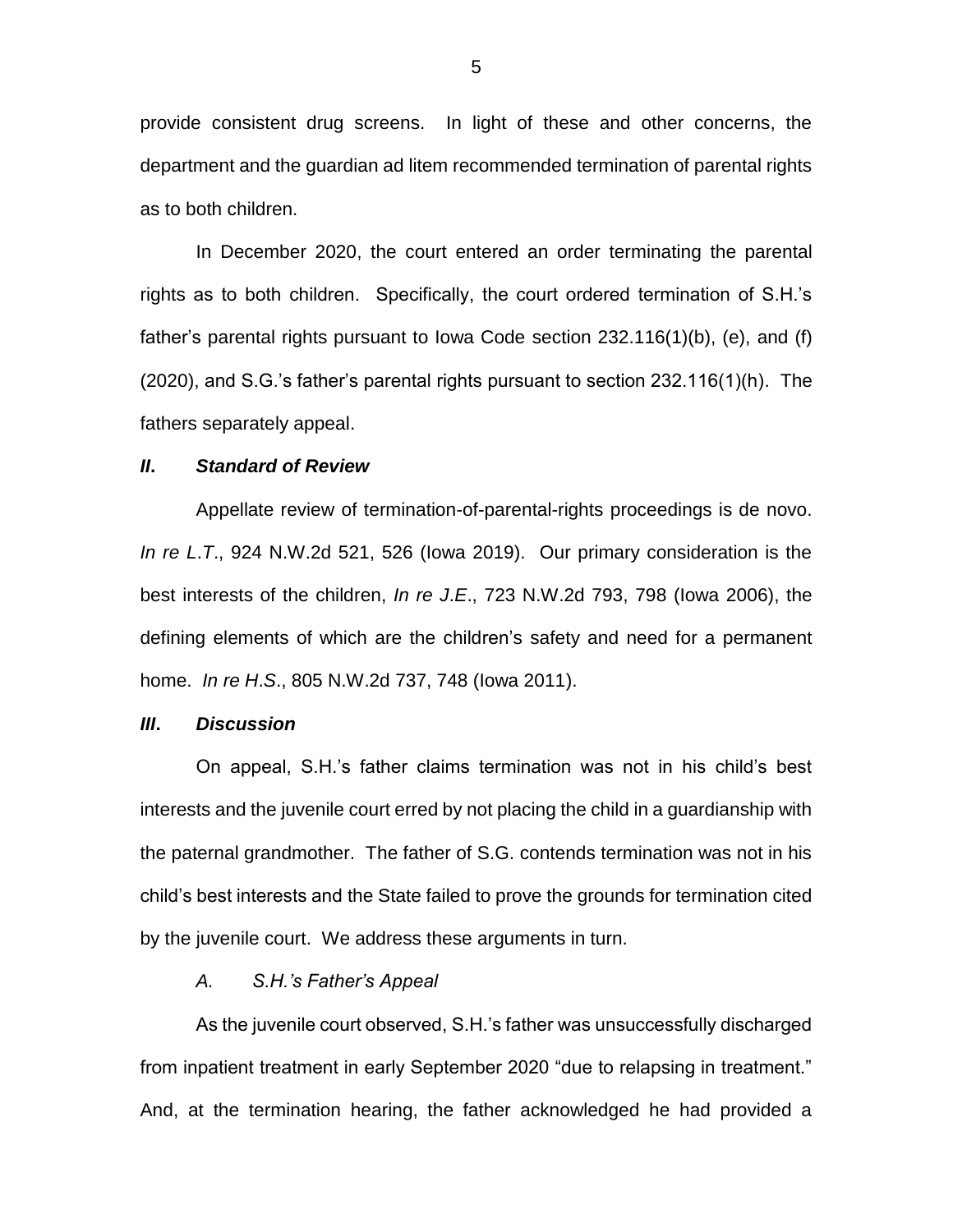positive drug screen for "opiates and methamphetamine" since his release from inpatient treatment. With regard to his sobriety, he testified he was "taking it one day at a time" and he was starting outpatient treatment "[t]omorrow." He stated his fiancé was also in inpatient treatment for "crack" or "methamphetamine." His last electronic visit with S.H. was in August 2020, and his last in-person visit was in November 2019. He acknowledged that he had pending criminal charges, but stated, "[I]t wasn't me. So when I go to court, it will be dismissed." In addition to these concerns, the court noted, "He has been expected to address his history of domestic violence in therapy," but "[t]he court has no evidence that he has addressed domestic violence." Under these facts and circumstances, we find termination of S.H.'s father's parental rights is in the child's best interests. *See In re A.S*., 906 N.W.2d 467, 474 (Iowa 2018) (citing Iowa Code § 232.116(2)).

We are also not persuaded by the claim that the court erred in declining to place S.H. in a guardianship with the paternal grandmother rather than terminating parental rights. As a general matter, "a guardianship is not a legally preferable alternative to termination." *Id*. at 477 (quoting *In re B.T.*, 894 N.W.2d 29, 32 (Iowa Ct. App. 2017)). That notion rings true in this case. The department caseworker testified she last had contact with S.H.'s father in "June of 2020." And S.H. had very recently been placed in the paternal grandmother's care. As the court observed:

[S.H.'s father] has struggled with his addiction since the beginning of this case. He has not been a consistent parental figure to his child. It is not in [the child's] best interests to continue to suspend the crucial days of childhood while the parents experiment with ways to face up to their own problems. . . . [S.H.] is now placed with his grandmother . . . . She has testified that she will adopt if termination happens. He is able to be with family.

6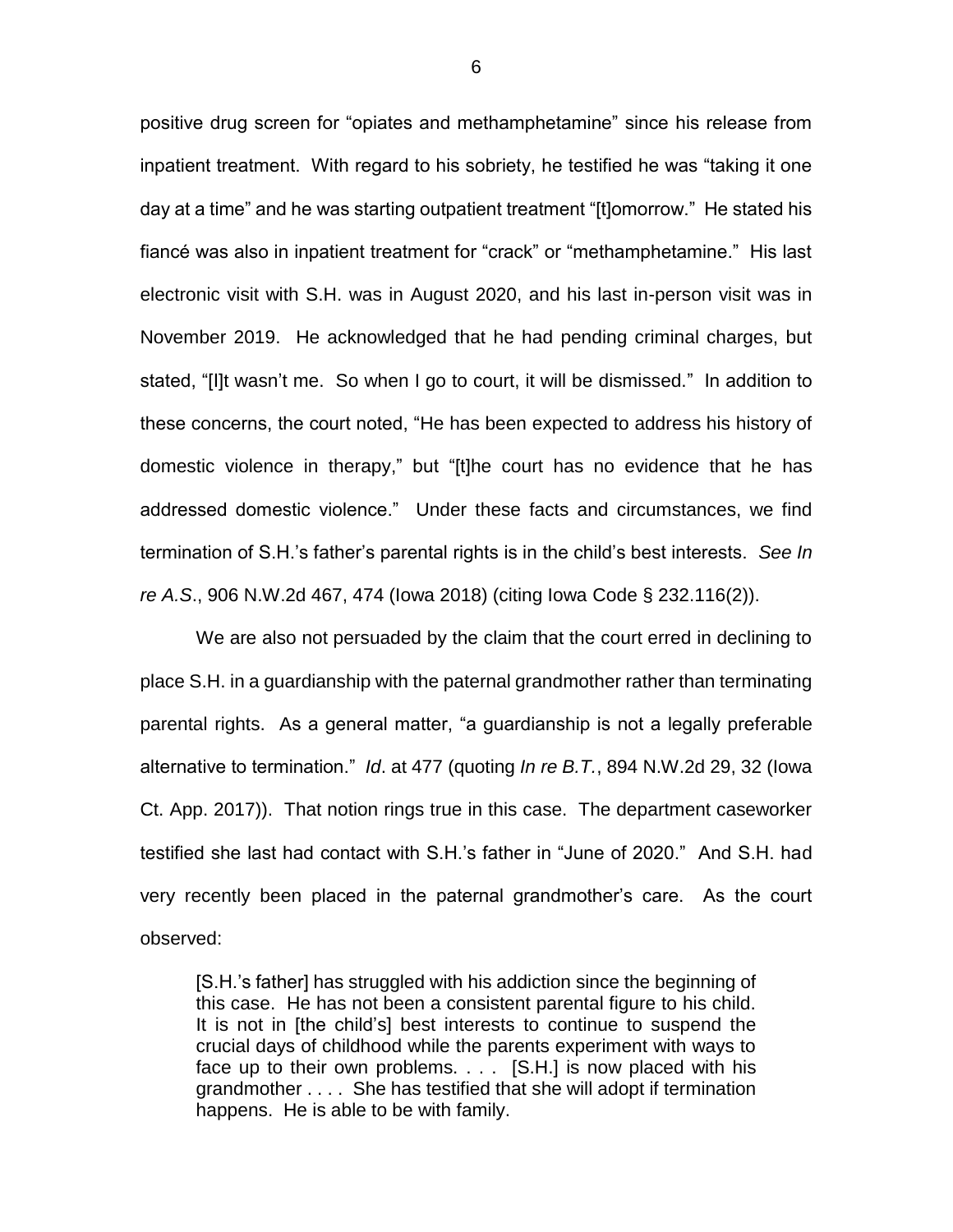S.H. needs and deserves stability. Although it was not an easy road to placement with his paternal grandmother, by all accounts, S.H.'s needs are being met in his grandmother's care and he is integrated into her home. That placement provides hope for future long-term stability for the child. We agree a guardianship is not an appropriate alternative to termination in this case.

## *B. S.G.'s Father's Appeal*

S.G.'s father challenges the statutory grounds for termination. Iowa Code section 232.116(1)(h) requires proof of several elements conceded by the father, as well as proof the child could not be returned to his custody. The father contends the evidence did not establish S.G. could not be returned to his care at the present time. According to the father, "The [d]epartment's main reason for requesting termination of [his] rights was due to his alleged substance abuse," but he "had one relapse in January of 2020, obtained a substance abuse evaluation which recommended no treatment, [and] complied with [drug testing] through his parole officer before the program was stopped due to Covid-19." He claims that "[a]t the time of the termination of parental rights trial [he] was fully able, capable, and willing to have S.G. placed in his care."

Indeed, a caseworker testified that the department "had begun progressing [the father's] visits" until the "setback in January of 2020 when he relapsed on cocaine." But she further stated that, "since that time, we haven't been able to get [the father] to complete a drug screen." In March 2020, the court ordered that S.G.'s father "shall participate in random drug screens to include the sweat patch." Thereafter, in June, the father refused a sweat-patch test, despite understanding

7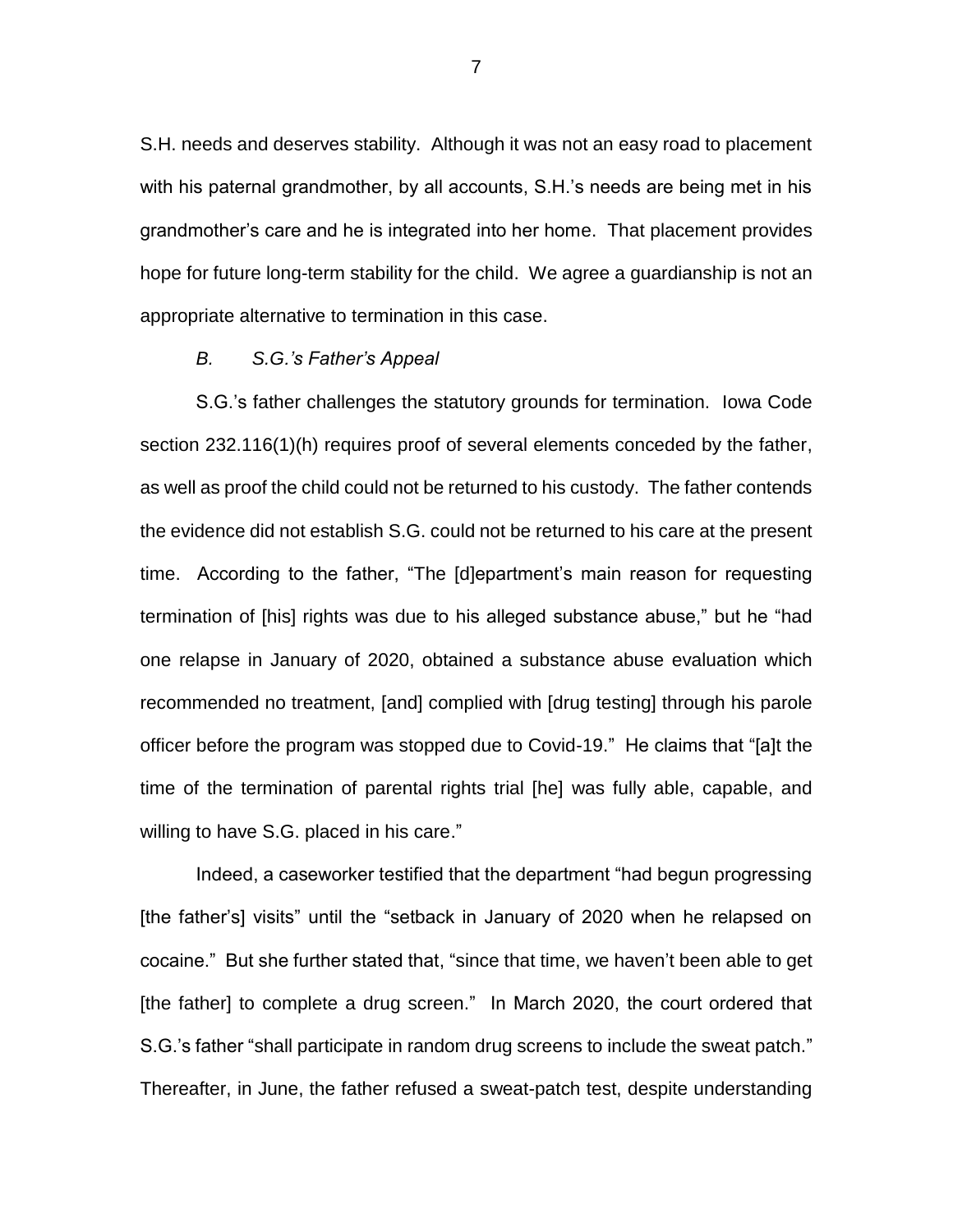that his refusal would be considered "a positive drug screen." He acknowledged he had declined to give "three or four" additional drug screens since the last court hearing. His fiancé had also refused a drug screen. In August, the department learned the father had not been providing drug screens for his parole officer because he "had told her he was doing 'the patch.'" The caseworker opined "this was not truthful as [the father] has not been willing to comply with sweat patch drug screens." A different caseworker noted the father's failure to provide drug screens was "not just a logistical issue," and she expressed "concerns that drug screens have not consistently been done" with regard to the "longevity" of his role as a "primary parent."<sup>3</sup> Based on these and the other facts detailed above, we concur with the court's assessment that S.G. could not be returned to the father's care at the time of the termination hearing. Iowa Code section 232.116(1)(h) was satisfied.

Termination must also serve the child's best interests. *See* Iowa Code § 232.116(2). We acknowledge the bond shared between S.G. and the father and the testimony regarding the parenting ability shown by the father during visitations. But ultimately, as the department noted, "[S.G.'s father] has a long history of criminal involvement in illegal substances. He has not been able to demonstrate that he can maintain long-term sobriety in the community." The child is in need of permanency. We conclude termination is in the child's best interests, and no permissive statutory exception should be applied to preclude termination.

 $\overline{a}$ 

 $3$  S.G.'s father testified that he has eleven children, who had all lived with their mothers, and he had not been a primary parent for any of those children.